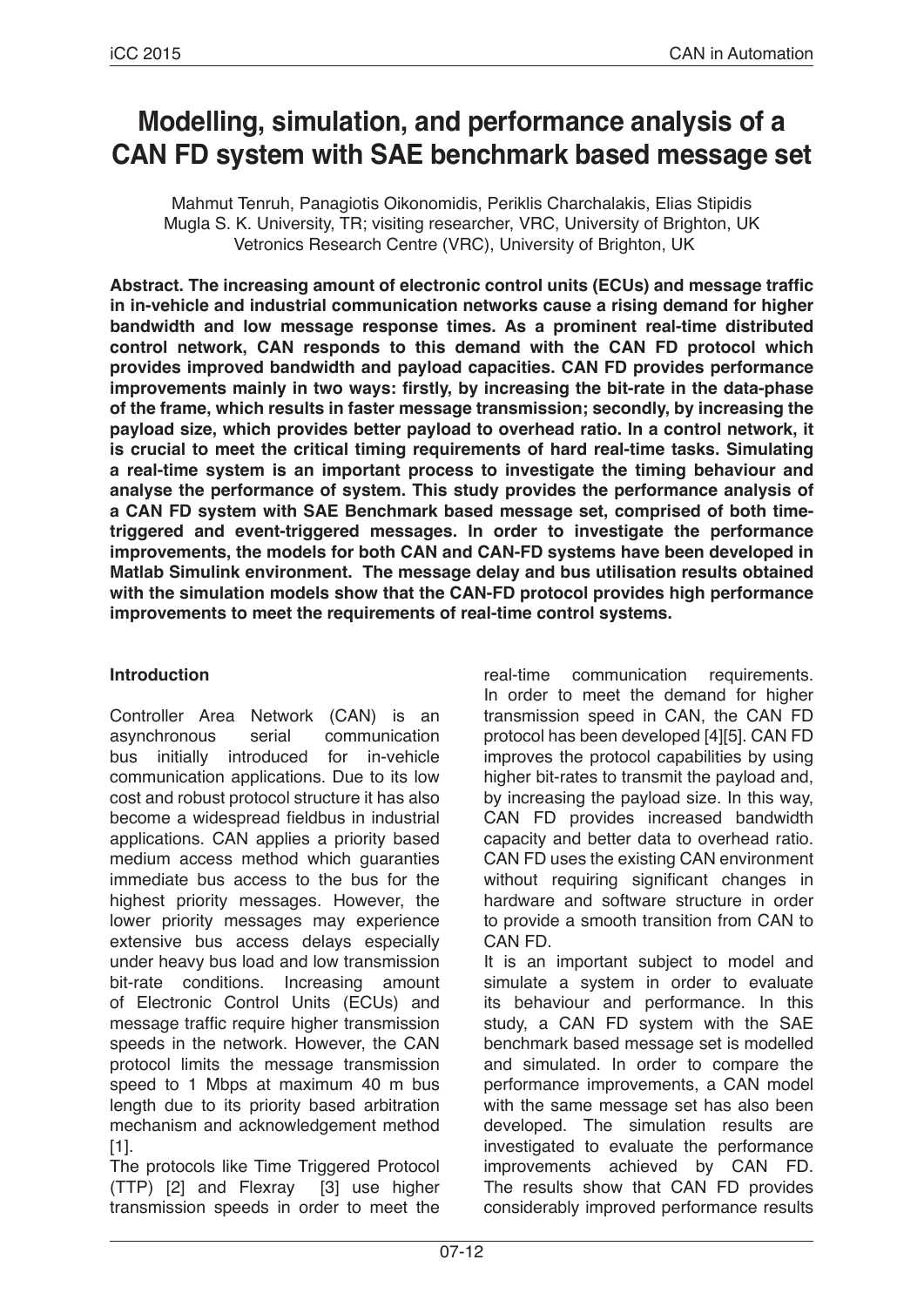for the system in order to meet real-time requirements.

### **CAN and CAN FD overview**

# **CAN basics**

CAN is a prominent real-time network technology in automotive and industrial applications. The protocol has standard CAN and extended CAN frame formats, which have 11 bit and 29 bit identifiers respectively. In this study, the standard CAN protocol is used in simulation models. Figure 1 shows the standard CAN message frame. The CAN protocol applies a medium access method known as CSMA/CA with non-destructive bit-wise arbitration. In this mechanism, every message has an identifier which also indicates the priority of the message. In case of two or more messages starting transmission at the same time, the arbitration mechanism ensures that the highest priority message has the immediate access, and the lower priority messages are transmitted later according to their priorities. This method provides immediate access for the highest priority messages, however the lower priority messages may experience long delays. The response time for message m*m* is

$$
R_m = J_m + W_m + C_m
$$

where Jm is the queuing jitter, the latest queuing time of message mm on the host CPU. Wm includes the queuing delay due to the higher priority messages and the blocking time due to a lower priority message that has already taken the bus since the protocol is non-preemptive. Cm is the time taken to transmit message mm on the bus [6][7][8].

The CAN protocol is subject to bit stuffing in order to keep synchronisation during message transmission. According to bitstuffing rule, after the transmission of every five bits with the same polarity, a bit with the opposite polarity is inserted. Therefore, the message transmission time (Cm) with worstcase bit stuffing for a standard CAN frame is

$$
C_m = \left(47 + 8s_m + \left[\frac{34 + 8s_m}{4}\right]\right) \tau_a
$$

where sm is the payload size in bytes.

47 is the fixed form size of a CAN frame excluding the payload.  $|(34 + 8s_m)/4|$  is the floor operator giving the stuff bit number for the payload and the 34-bit part of fixed form field of the frame that is subject to bit stuffing, and τα is the bus bit-time [6].

The increasing amount of ECUs and message traffic make it necessary for the CAN protocol to use higher transmission bit-rates in order to meet the real-time application requirements. However, the transmission speed is limited to 1 Mbps for the CAN protocol.

# **CAN FD basics**

In order to provide higher transmission speeds to solve the bandwidth problem in CAN, the CAN FD protocol has been introduced [4][5]. The CAN FD protocol improves the system performance in two ways: firstly, by using higher bit-rates to transmit the payload, and secondly, by increasing the payload size up to 64 bytes. The bus speed is limited for the CAN protocol since the bit-wise arbitration mechanism and acknowledgement method do not allow higher transmission bit-rates on the bus. However, the payload can be transmitted with higher bit-rates in order to achieve higher transmission speeds. Therefore, the CAN FD protocol divides the message frame into two phases as the Arbitrationphase and the Data-phase. Figure 2 shows the structure of a message frame with 11-bit identifier.

The arbitration phase of the message is transmitted with standard CAN bit-rate from the Start Of Frame (SOF) bit to the Bit-Rate Switch bit (BRS). The transmission speed is switched to the higher data-phase bit-rate at the sample point of BRS bit on sampling a recessive level. At the sample point of CRC delimiter, the bus speed is switched back to the arbitration-phase bit-rate. The Extended Data Length (EDL) bit indicates that the frame is in the CAN FD format.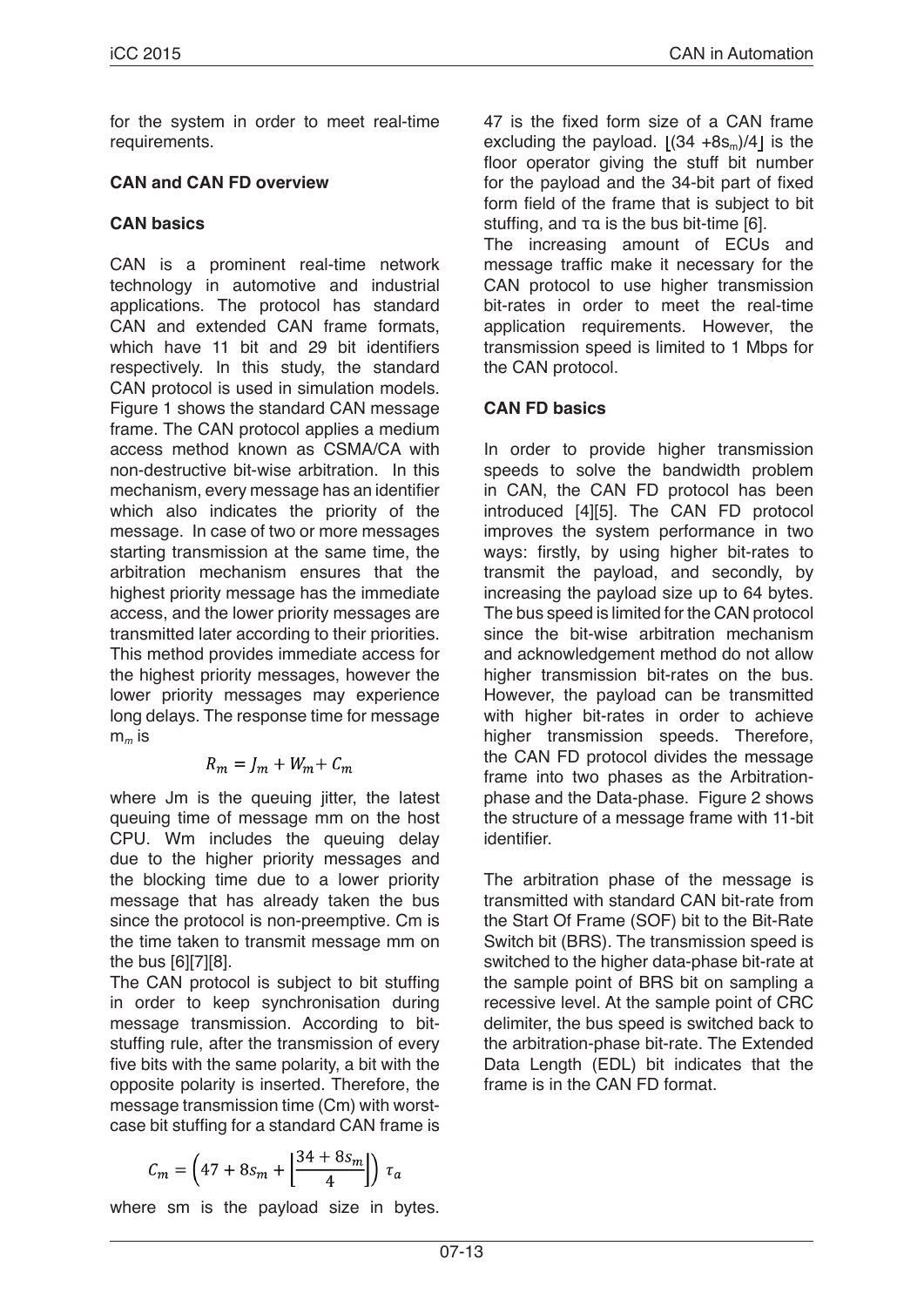

*Figure 2: CAN FD message frame.* 

The bit stuffing process is also applied in CAN FD protocol with minor changes. In the CRC field, fixed stuff bits are used in order to improve the error detection capability of the protocol [4][9]. In CAN FD, CRC field is 17 bits plus 4 fixed stuff bits for payload sizes up to 16 bytes, and 21 bits plus 5 fixed stuff bits for payload sizes larger than 16 bytes. Therefore, the message transmission time with worst-case bit-stuffing [10] can be written as

$$
\mathcal{C}_m = \left(29 + \Big\lfloor \frac{S_{arb}}{4} \Big\rfloor \right)\,\tau_a + \left(28 + 8 s_m + \frac{8 s_m}{4} + \mathcal{C}RC \right)\,\tau_d
$$

where  $S_{\text{arb}}$  is the number of bits subject to bit-stuffing in the first arbitration-phase, where the second arbitration phase is not subject to bit stuffing. The total number of bits in the arbitration-phase is 29, including the BRS bit and excluding the CRC delimiter bit.  $\tau_a$  is the arbitration-phase bit-time. The data-phase, excluding the payload, is 28 bits in length, which comprises 27 bits of a CAN FD frame plus 1 stuff bit that may be inserted due to the BRS, ESI, and DLC bits. sm is the payload size in bytes.  $\tau_a$  is the data-phase bit-time. The EDL, r0, and BRS bits contain 1, 0, and 1, respectively, remaining 13 bits for bit stuffing in the field before the first bit-rate switch [10]. In the worst-case bit stuffing, the  $|s_{arb}/4|$  operator can produce 3 stuff bits, resulting in 32 bits.

Therefore, the equation can be simplified as

$$
C_m = 32 \ \tau_a + (28 + 10 s_m + CRC) \tau_d
$$

Although the bit stuffing process increases message size and consequently message transmission time, it is necessary in order to keep synchronisation during transmission. There are some studies suggesting solutions to decrease the effect of bit stuffing such us in [11].

# **Modelling and Simulation**

In order to investigate the system performance improvements with the CAN FD protocol, the CAN and CAN FD models with the SAE benchmark based message set have been developed. The SAE benchmark message set originally includes 53 signals. In [6], the signals have been piggybacked and the set includes 17 messages. Table 1 shows the SAE benchmark based message set. The set includes piggybacked messages of the SAE benchmark, comprised of both periodic and sporadic messages [6]. Message M1 and M11 are event-triggered, and messages from M7 to M10 includes event-triggered signals piggybacked and transmitted periodically.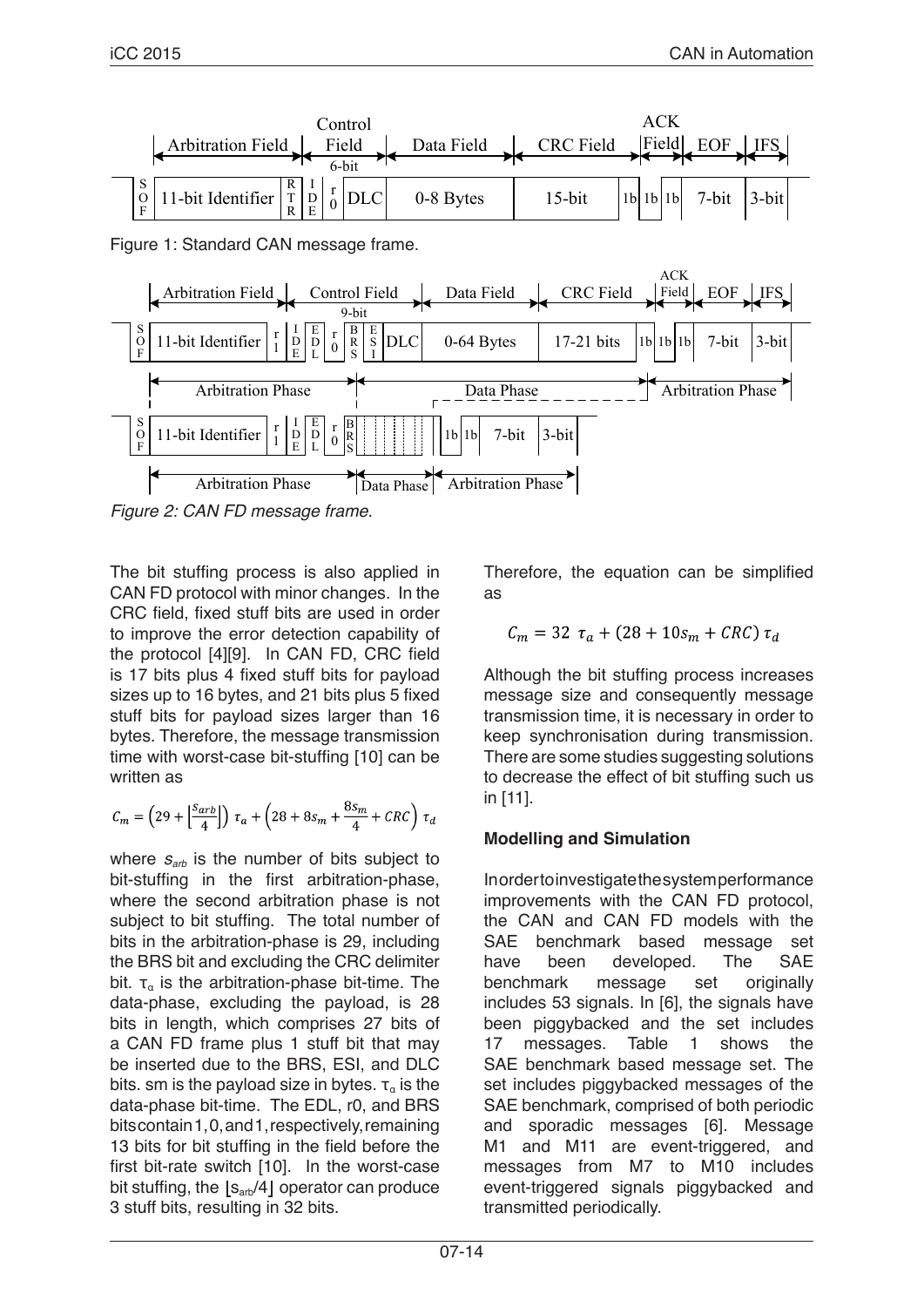

Figure 3: Simplified representation of the simulation model.

Messages from M2 to M6, and from M12 to M17 are time-triggered messages. In the table, the messages are placed in priority order from the highest (M1) to the lowest (M17). T indicates the message period, while D indicates the deadline in milliseconds [6].

| Table 1: SAE benchmark based |  |
|------------------------------|--|
| message set.                 |  |

| Message         | <b>Size</b> |          |          |
|-----------------|-------------|----------|----------|
|                 | (bytes)     | $T$ (ms) | $D$ (ms) |
| M1              | 1           | 50.0     | 5.0      |
| M2              | 2           | 5.0      | 5.0      |
| MЗ              | 1           | 5.0      | 5.0      |
| M4              | 2           | 5.0      | 5.0      |
| M5              | 1           | 5.0      | 5.0      |
| M6              | 2           | 5.0      | 5.0      |
| M7              | 6           | 10.0     | 10.0     |
| M8              | 1           | 10.0     | 10.0     |
| M9              | 2           | 10.0     | 10.0     |
| M10             | 3           | 10.0     | 10.0     |
| M <sub>11</sub> | 1           | 50.0     | 20.0     |
| M <sub>12</sub> | 4           | 100.0    | 100.0    |
| M13             | 1           | 100.0    | 100.0    |
| M14             | 1           | 100.0    | 100.0    |
| M15             | 3           | 1000.0   | 1000.0   |
| M16             | 1           | 1000.0   | 1000.0   |
| M17             | 1           | 1000.0   | 1000.0   |
|                 |             |          |          |

In the model development process, the SimEvents toolbox of Matlab Simulink software package has been used. First, a CAN model has been developed in order to investigate the performance of the standard CAN protocol with the SAE based benchmark messages. Then, a CAN FD model has been developed in order to compare the results and evaluate the performance improvements achieved with the CAN FD protocol. In the modelling process, 11 bit identifier size of standard CAN protocol has been used. Figure 3 shows the simplified representation of the simulation model developed for CAN and CAN FD systems. In the simulation model, one node is assigned for each message. In order to investigate the system performances, the models have been simulated at 1 Mbps, 500 kbps, 250 kbps, and 125 kbps transmission bit-rates. In CAN FD, 5 Mbps is used as the data-phase transmission bit-rate.

# **Performance analysis**

In order to evaluate the performance results and compare the performance improvements achieved with the CAN FD protocol, both CAN and CAN FD models have been simulated at four different transmission speeds. The results for worstcase and average message delays have been analysed and visualised in graphs. As an important performance parameter, the bus utilisation results have also been analysed.

### **Worst-case message delay analysis**

The worst-case message delay or response time analysis is important in real-time systems since it indicates the performance of the system to meet the deadline criteria. Figures from 4 to 7 show the worst-case message delay graphs for 1 Mbps, 500 kbps, 250 kbps, and 125 kbps bus transmission bit-rates. The graph "CAN max reference" represents the message delay values given in [6]. These values are used as a reference to evaluate the results obtained in simulations. The graph "CAN max" represents the worst-case delay values for the CAN model.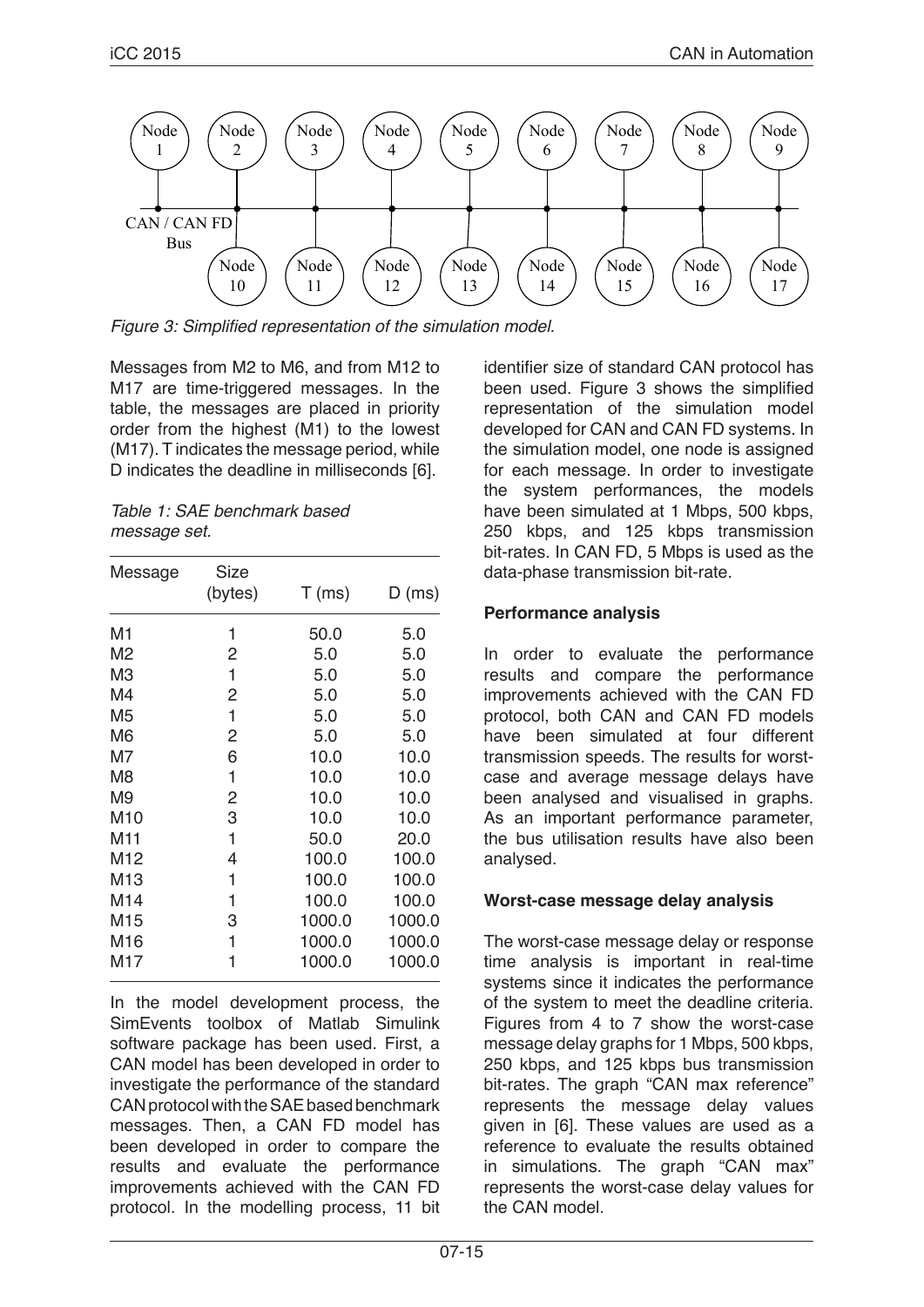The graph "CAN FD max" represents the worst-case delay values for the CAN FD model. The delays are shown in the graphs in message priority order from the highest (M1) to the lowest (M17).

As can be seen from the figures, CAN worstcase delay values obtained with simulation show discrepancies from the CAN reference delay values. This is because the worst-case delay is very rare in simulations, whereas the reference values are obtained by analysis. The study in [12] presents the evaluation and comparison of results obtained by simulation and analysis. However, at lower transmission bit-rates, the simulation and reference results present close delay values since at lower transmission speeds it is more likely that the messages experience the worst-case delays. From the graphs, it can be seen that the CAN FD model provides considerable worst-case message delay performance improvement for the system. This improvement is achieved due to the higher transmission speed used in dataphase of the message frame.

In order to investigate the performance improvement in more detail, the worstcase delay ratio of each message in CAN to CAN FD is computed, and the message delay ratios are presented in Table 2 as average, minimum, and maximum. The delay ratios are investigated at four different transmission bit-rates. At 1 Mbps bit-rate, the average ratio is 1.78, that is, the worst-case message delay with CAN FD is 1.78 times smaller on average than it is with CAN. The average ratio at 500 kbps is 2, which means CAN FD has half worst-case message delay of CAN on average. The ratio is 2.16 and 3.28 at 250 kbps and 125 kbps bit rates, respectively. These ratios show the average worst-case message delay improvement achieved with the CAN FD protocol.

The table also gives the minimum and maximum worst-case message delay ratios. The minimum ratio ranges from 1.66 to 2.5, while the maximum ratio ranges from 1.98 to 6.00, which means CAN FD transmits messages up to 6 times smaller worst-case message delays with the SAE benchmark based message set.



*Figure 4: Worst-case delays at 1 Mbps*



*Figure 5: Worst-case delays at 500 kbps*



*Figure 6: Worst-case delays at 250 kbps*



*Figure 7: Worst-case delays at 125 kbps*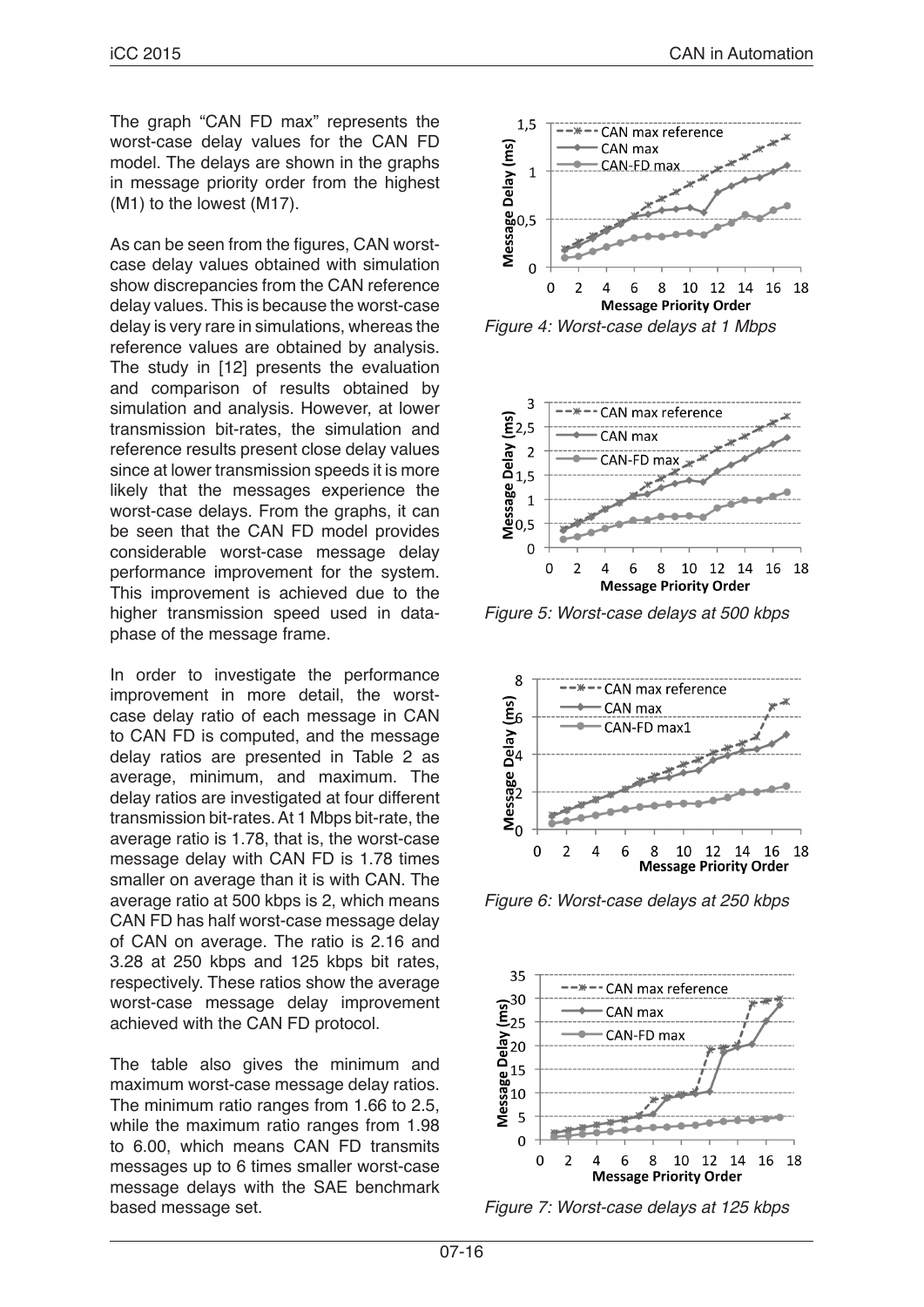| <b>CAN</b><br>/CAN FD | 1<br><b>Mbps</b> | 500<br><b>Mbps</b> | 250<br><b>Mbps</b> | 125<br><b>Mbps</b> |
|-----------------------|------------------|--------------------|--------------------|--------------------|
| Average               | 1.78             | 2.00               | 2.16               | 3.28               |
| Minimum               | 1.66             | 1.88               | 1.99               | 2.05               |
| Maximum               | 1.98             | 2.15               | 2.39               | 6.00               |

*Table 2: Worst-case message delay ratios*

#### **Average message delay analysis**

Figures from 8 to 11 show the average message delay values for CAN and CAN FD models at four different bus bit-rates. As can be seen from the figures, the dominant factor affecting the CAN average delay is the message transmission time at 1 Mbps ant 500 kbps bus bit-rates. At 250 kbps bus bit-rate, the effect of arbitration delay becomes noticeable in CAN as the lower priority messages experience rising delays due to the increased bus utilisation. At 125 kbps bus bit-rate, the effect of the arbitration delay becomes very obvious in CAN as the lower priority messages experience very high message delays. However, the average message delays in CAN FD are mostly affected by the transmission time and only little effect of the arbitration delay can be observed at almost all bus bit-rates. The highest message transmission time in CAN is observed with message 7 as it has the largest payload size in the message set, and the effect of payload difference is noticeable. However, the payload size difference is not very noticeable in CAN FD. This shows the performance improvement achieved with CAN FD due to the application of higher transmission bit-rate in the data-phase of the message frame. This application provides enough bandwidth for message transmissions with lower delays even at low arbitration-phase bit rates. As can be seen from the figures, even at 125 kbps, CAN FD average message delays are comparatively much smaller than CAN delays, which become extensively high especially with

lower priority messages.<br>In order to analy In order to analyse performance improvements in more detail, the ratios also for the average message delays have been computed and listed in Table 3 as average, minimum and maximum.



*Figure 8: Average delays at 1Mbps*



*Figure 9: Average delays at 500 kbps*



*Figure 10: Average delays at 250 kbps*



*Figure 11: Average delays at 125 kbps*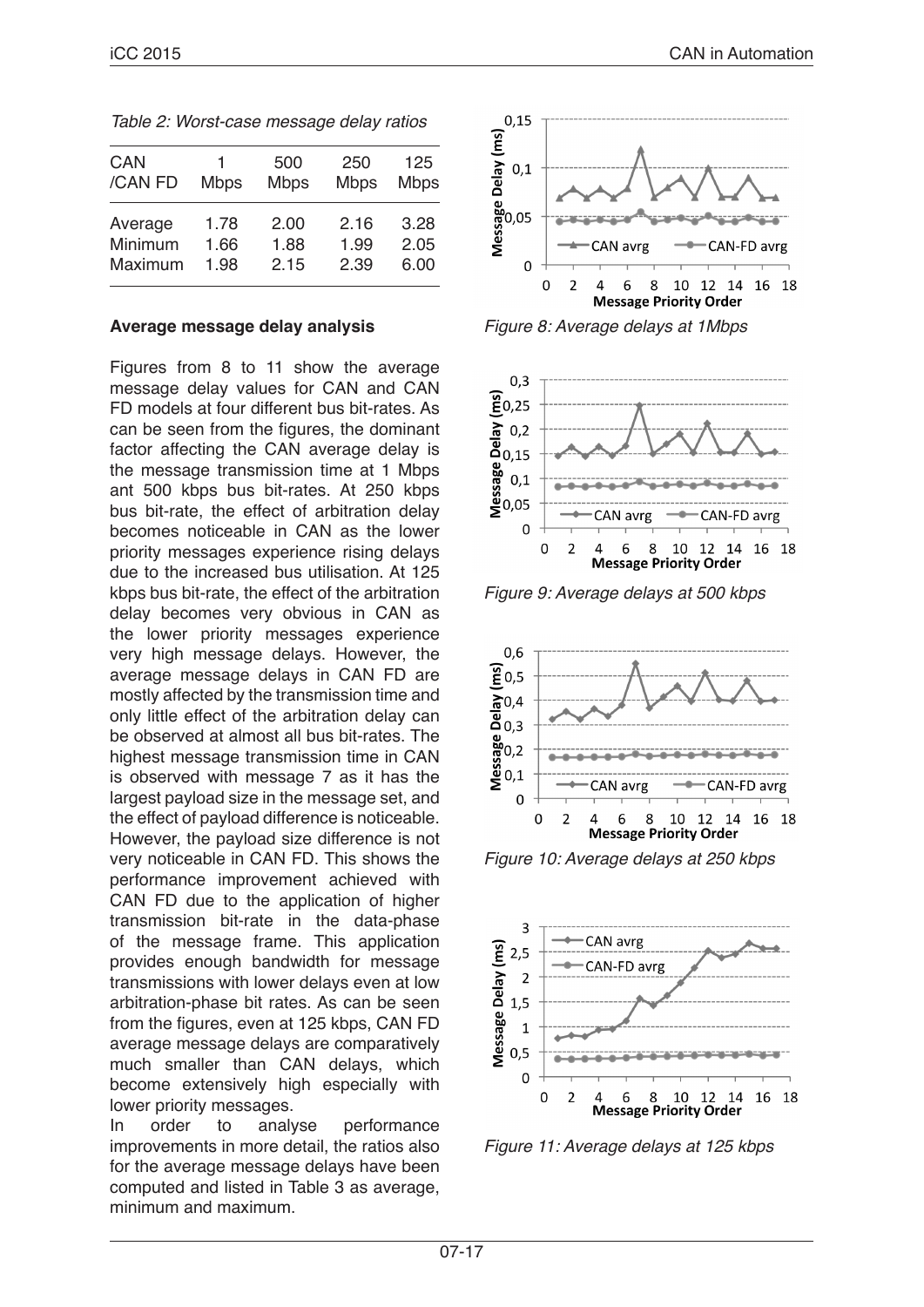| CAN     | 1           | 500         | 250         | 125         |
|---------|-------------|-------------|-------------|-------------|
| /CAN FD | <b>Mbps</b> | <b>Mbps</b> | <b>Mbps</b> | <b>Mbps</b> |
| Average | 1.67        | 1.94        | 2.31        | 4.16        |
| Minimum | 1.53        | 1.73        | 1.92        | 2.16        |
| Maximum | 217         | 2.62        | 3.03        | 6.00        |

At 1 Mbps transmission bit-rate, mean message delay is 1.67 times smaller on average in CAN FD than it is in CAN. The average ratio for bit-rates from 1 Mbps to 125 kbps ranges from 1.67 to 4.16, which means up to 4.16 times smaller average message delays are achieved on average with CAN FD. The minimum ratio ranges from 1.53 to 2.16, and the maximum ratio ranges from 2.17 to 6.00, which means, as in worst-case delay ratios, up to 6 times smaller average message delays are achieved with CAN FD.

### **Bus utilisation analysis**



*Figure 12: Bus utilisation.* 

Figure 12 shows the bus utilisation values for CAN reference, CAN, and CAN FD. From the figure, it can be seen that the "CAN reference" and "CAN" graphs show almost the same characteristics. The "CAN FD" graph shows that the same message set is transmitted with less bus utilisation with CAN FD.

 Bus utilisation affects the system performance. As the utilisation becomes higher, the delay caused by the arbitration mechanism also gets higher. At high bus utilisation values, especially lower priority messages experience extensive bus access delays as they have to wait for the higher priority messages to be transmitted first. This effect can be seen clearly at 125 kbps bus bit-rate, where the bus utilisation is over 80%. However, the bus utilisation with CAN FD at the same bit-rate is just over 40%, which is almost half that of CAN. The simulated bus utilisation values at bus bitrates from 1 Mbps to 125 kbps ranges from 10.3 to 82.5 for CAN, and from 6.7 to 43.8 for CAN FD, respectively. The results show that compared to CAN, CAN FD provides faster message transmission with less bus utilisation.

# **Conclusion**

As the amount of ECUs and message traffic in automotive and industrial applications increase, the more need arises for higher bandwidth and faster message transmission. The CAN FD protocol provides a solution for bit-rate limitation in CAN using higher transmission bit-rates in data-phase of the message frame.

In this study, modelling and simulation of the CAN and CAN FD systems with the SAE benchmark based message set have been realised in order to investigate the performance improvements achieved by the CAN FD protocol. The performance analysis have been realised for worstcase message delays, average message delays, and bus utilisations. The worst-case message delay analysis has shown that with the CAN FD model based on the SAE benchmark message set, from 1.78 to 3.28 times smaller worst-case message delays on average can be achieved compared to the CAN model. Similarly, from 1.67 to 4.16 times smaller mean message delays on average has been observed with CAN FD. In bus utilisation results, almost half the bus utilisation values have been observed with CAN FD.

The simulation results have revealed that the CAN FD protocol provides considerable performance improvements in message transmission speed and bus utilisation compared to CAN.